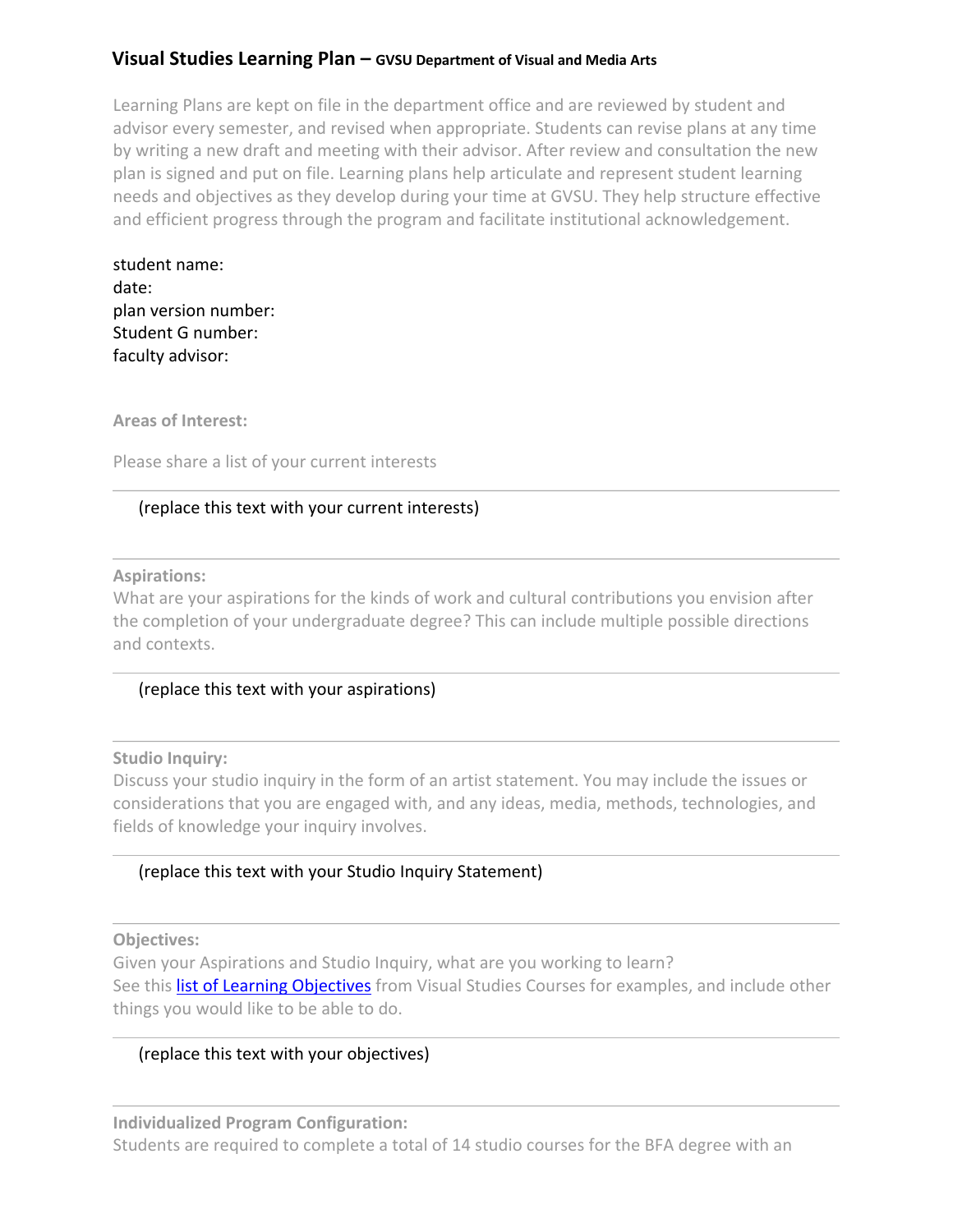emphasis in Visual Studies. Courses are selected based on your Aspirations, Objectives and your Studio Inquiry. You can have a minimum of 5 and maximum of 8 studio courses in Visual Studies, including at least four different courses (Civic Studio, Curatorial Studio, Image Studio, Interactive Studio, Space Studio, Time Studio). All Visual Studies courses may be taken twice which enables deeper engagement in areas that are significant for student's plan. The remaining studios are studio electives that are chosen to support objectives.

Use this grid to map out your current plan for the 14 studios for the BFA in Visual Studies. Indicate if they are competed or in-process.

| <b>Enter courses in all 14 boxes.</b> |  |
|---------------------------------------|--|
|                                       |  |
|                                       |  |
|                                       |  |
|                                       |  |

## **Semester Plan:**

Use the semester grid below to map out a plan to complete all of your requirements for the remainder of your time until you graduate. Make sure to include all of your studio courses and other courses relevant to your learning plan. You may also include your whole program on this form including General Education courses, Art History requirements, Capstone and Seminar, and Junior and Senior Reviews. Also include summer sessions and internships. (VS students can propose use of a qualified internship as one of their studio electives. Many students complete internships for credit over the summer break, but they can also be done during fall or winter semesters. (It may be helpful to refer to the VS - Degree Checklist to make sure you are including everything required for the completion of the Bachelors of Fine Arts - BFA).

| Fall | Winter | Summer |
|------|--------|--------|
|      |        |        |
|      |        |        |
|      |        |        |
|      |        |        |
|      |        |        |
|      |        |        |
|      |        |        |
|      |        |        |
|      |        |        |
|      |        |        |
|      |        |        |
|      |        |        |